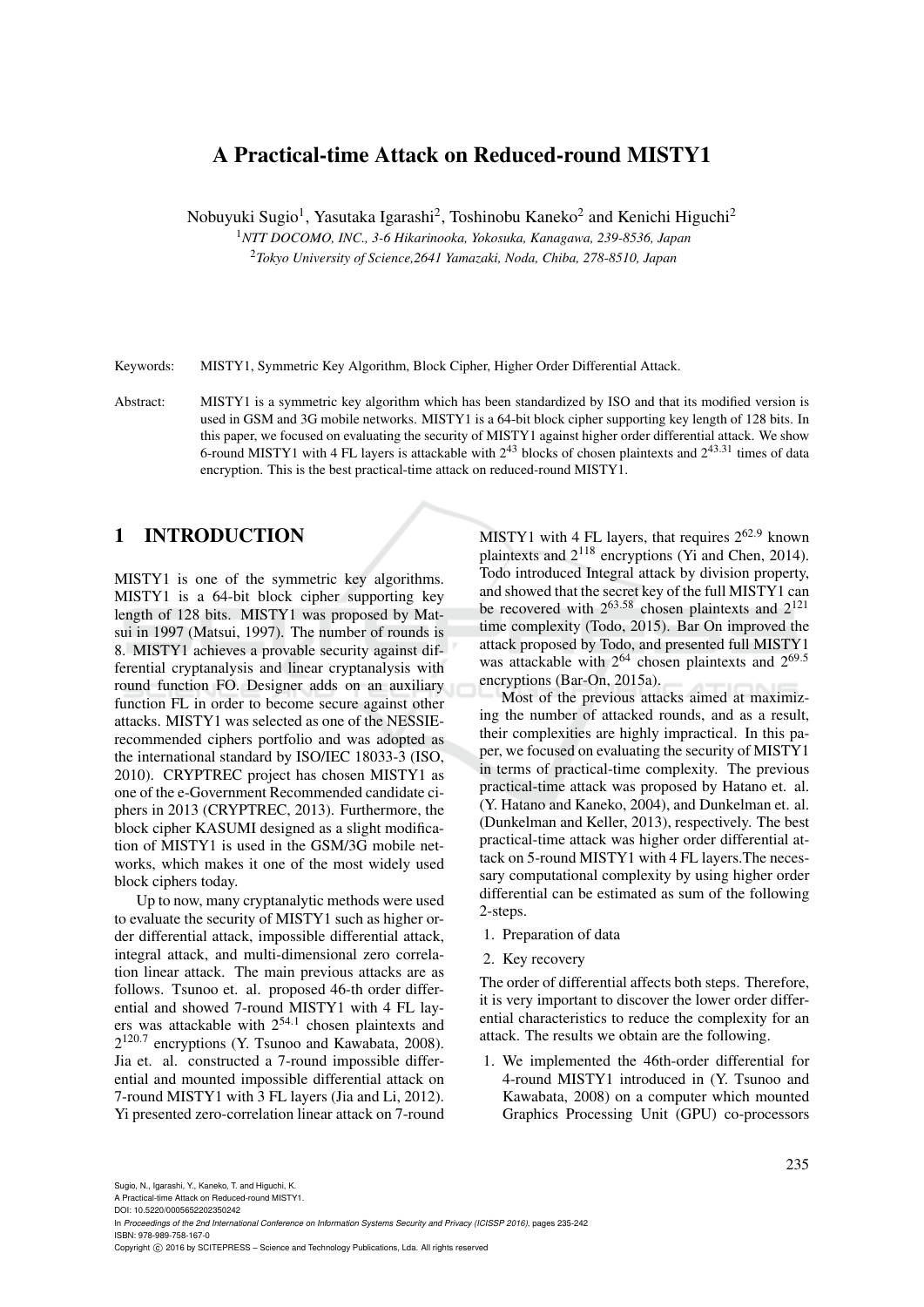| Rounds | FL layers      | Data                             | Time        | Attack algorithm              | Reference                      |
|--------|----------------|----------------------------------|-------------|-------------------------------|--------------------------------|
|        |                | $2^{22}$ CP                      | $2^{28}$    | Higher Order Differential     | (Y. Hatano and Kaneko, 2004)   |
| 6      | 4              | $2^{51}$ CP                      | $2^{123.4}$ | Impossible Differential       | (Dunkelman and Keller, 2008)   |
| 6      | 4              | $2^{53.7}$ CP                    | $2^{53.7}$  | Higher Order Differential     | (Y. Tsunoo and Kawabata, 2008) |
| 6      | $\overline{4}$ | $2^{43}$ CP                      | $2^{43.31}$ | Higher Order Differential     | Section <sub>5</sub>           |
| 7      | 0              | $2^{50.2}$ KP                    | $2^{114.1}$ | Impossible Differential       | (Dunkelman and Keller, 2008)   |
|        | 3              | $2^{58}$ KP                      | $2^{124.4}$ | Impossible Differential       | (Jia and Li, 2012)             |
|        | 4              | $2^{62.9}$ KP                    | $2^{118}$   | Multi-Zero Correlation        | $(Yi$ and Chen, 2014)          |
|        | 4              | $2^{54.1}$ CP                    | $2^{120.7}$ | Higher Order Differential     | (Y. Tsunoo and Kawabata, 2008) |
|        |                | $2^{51.45}$ CP                   | $2^{121}$   | Higher Order Differential     | (Bar-On, 2015b)                |
| 8      | 5              | $\overline{2^{63.58} \text{CP}}$ | $2^{121}$   | Integral by division property | (Todo, 2015)                   |
| 8      |                | $2^{64}$ CP                      | $2^{69.5}$  | Integral by division property | (Bar-On, 2015a)                |

Table 1: Summary of single-key attacks on MISTY1.

CP: Chosen Plaintexts, KP : Known Plaintexts.

|  |  |  | Table 2: The Key Scheduling of MISTY1. |
|--|--|--|----------------------------------------|
|--|--|--|----------------------------------------|

|  |  |  |  | $K_{i+2}$ $K_{i+7}$ $K_{i+4}$ $K'_{i+5}$ $K'_{i+1}$ $K'_{i+3}$ $K_{\frac{i+1}{2}}$ (odd <i>i</i> ) $K'_{\frac{i+1}{2}+6}$ (odd <i>i</i> ) |
|--|--|--|--|-------------------------------------------------------------------------------------------------------------------------------------------|
|  |  |  |  | $K'_{i+2}$ (even i) $K_{\frac{i}{2}+4}$ (even i)                                                                                          |

and found 16-bits of the above characteristic was always 0. We gradually reduced the order of differentials for 4-round MISTY1 by computer experiment, and discovered new 38-th order differential characteristics for 4-round MISTY1 which held 7-bits of those differential characteristics  $0<sup>1</sup>$ .

2. We can attack 6-round MISTY1 with 4 FL layers by using the 38-th order differential characteristic. The complexity for the attack needs  $2^{43}$  chosen plaintexts and  $2^{43.31}$  encryptions. Our method can reduce the necessary number of chosen plaintexts and the computational cost for the attack of 6-round MISTY1 with 4 FL layers illustrated in (Y. Tsunoo and Kawabata, 2008) by a factor of 2 <sup>10</sup>. This is the best practical-time attack on 6 round MISTY1. Summary of main attacks on MISTY1 are shown in Table 1.

The remainder of this paper is organized as follows. Section 2 gives a brief introduction of MISTY1. Section 3 explains higher order differentials and its application for an attack. Section 4 shows previous higher order differentials and presents a new higher order differential for 4-round MISTY1. Section 5 proposes higher order differential attack on 6-round MISTY1 with 4 FL layers. Section 6 summarizes this paper.

## 2 MISTY1

MISTY1 is a Feistel type 64-bit block cipher supporting secret key length of 128 bits. MISTY1 was proposed by Matsui in 1997 (Matsui, 1997). The number of rounds which designer recommends is 8. MISTY1 achieves a provable security against differential cryptanalysis and linear cryptanalysis with round function FO. Designer adds on an auxiliary function FL in order to become secure against other attacks.

Figure 1 shows the main structure and components of the cipher. The round function  $FO_i$  ( $1 \le i \le 8$ ) is a variant of a 3-round Feistel construction which has 16-bit bijective function  $FI_{ij}$  ( $1 \le j \le 3$ ) and 16-bit extended key  $KO_{ij}$  ( $1 \leq j \leq 4$ ),  $KI_{ij}$  ( $1 \leq j \leq 3$ ).  $FI_{ij}$ is a variant of a 3-round Feistel construction and its input is divided into left 9-bit data and right 7-bit data, which are transformed by bitwise XOR operations denoted by the symbol ⊕ and substitution tables S7 and S9.  $KI_{ii1}$  and  $KI_{ii2}$  are left 7-bit data and right 9-bit data of  $KI_{ij}$ , respectively. The key dependent linear function  $FL<sub>i</sub>$  are composed of bitwise AND operation denoted by the symbol ∩, OR operation denoted by the symbol ∪, XOR operations and  $KL_{ij}$  (1 ≤ *j* ≤ 2).

The key schedule of MISTY1 takes the 128-bit secret key *K* to generate extended keys. Let  $K_i$  ( $1 \leq i \leq$ 8) be the *i*-th (from left) 16-bit data of the secret key *K*, and let  $KO_i$  ( $1 \le i \le 8$ ) be the output of  $FI_{ii}$  where the input of  $FI_{ij}$  is  $K_i$  and the key  $KI_{ij}$  is  $K_{i+1}$ . Also, identify  $K_9$  with  $K_1$ . The correspondence between the

<sup>&</sup>lt;sup>1</sup>The characteristic of 38-th order differential equals to the characteristic of 46-th order differential for 4-round MISTY1 estimated in (Y. Tsunoo and Kawabata, 2008)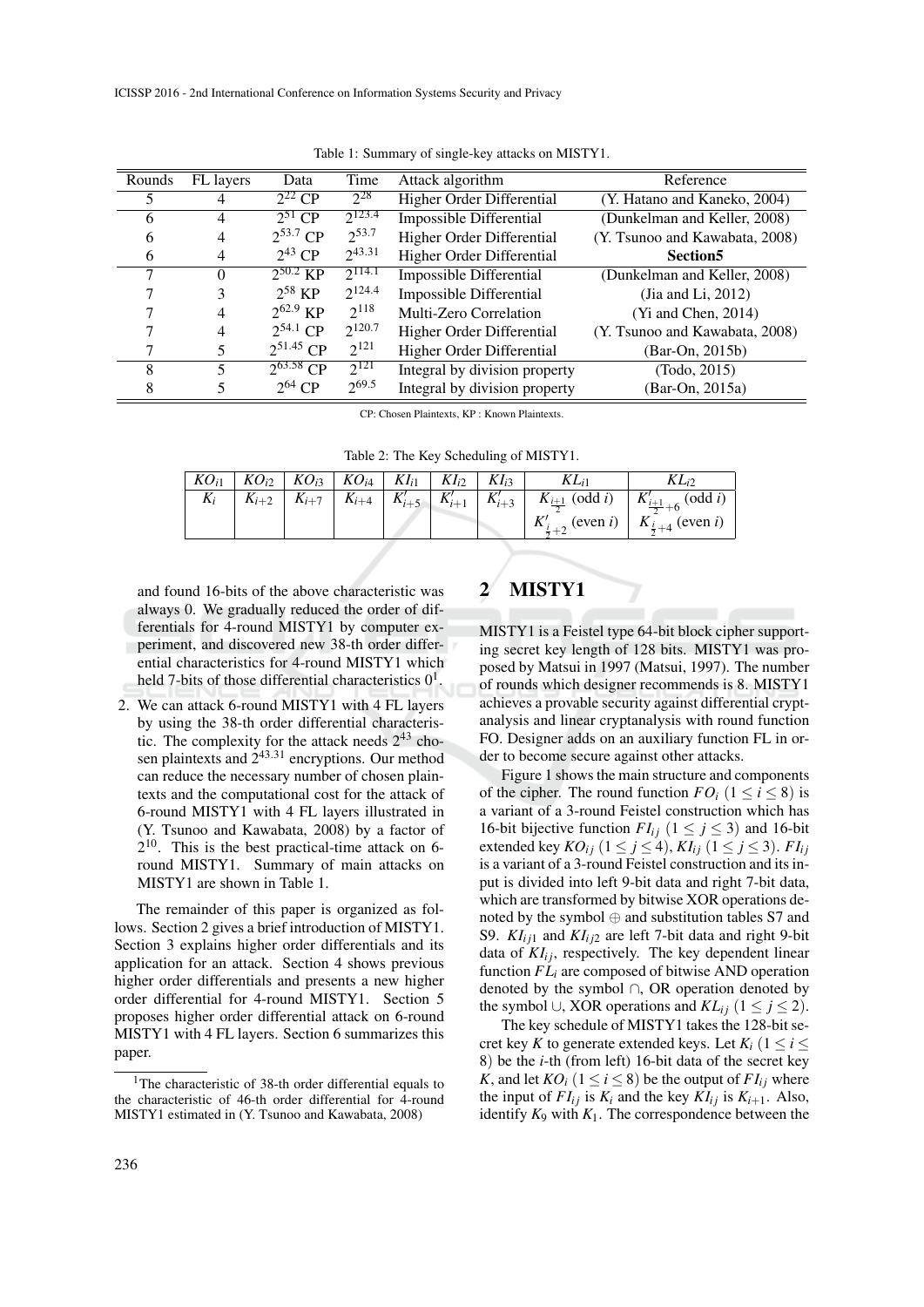



symbols  $KO_{ij}$ ,  $KI_{ij}$ ,  $KL_{ij}$  and the actual key is shown in Table 2. Here,  $K_i'$  is the output of  $FI_{i,j}$  where the input is  $K_i$  and the key is  $K_{i+1}$ .

#### 2.1 Notations Used in This Paper

We use the following notations for intermediate values during the MISTY1 encryptions process.

- The plaintext and ciphertext are denoted by *P* and *C*. The left 32-bit value of *P* is denoted by *P<sup>L</sup>* and the right 32-bit value of *P* is denoted by  $P_R$ . The left 32-bit value of *C* is denoted by *C<sup>L</sup>* and the right 32-bit value of *C* is denoted by *CR*, respectively.
- The input of *i*-th round  $(1 \le i \le 8)$  are denoted by  $X_i$ . We denote the intermediate value after appli-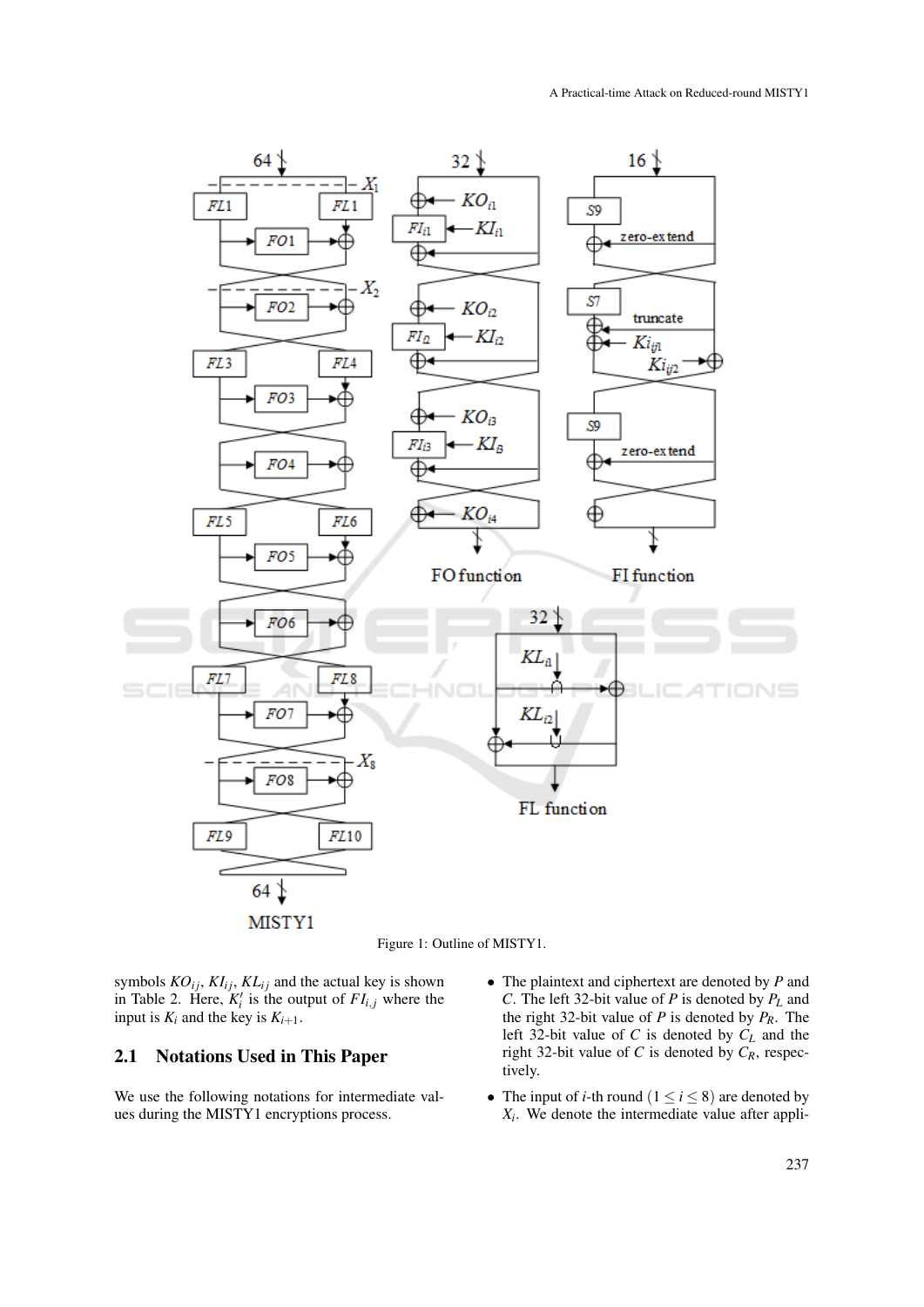cation of FL functions by  $X_i'$ .

• Let *Z* be a intermediate variable.  $Z[k]$  denotes *k*-th bit of *Z* and  $Z[k-l]$  denotes bits from *k* to *l* of *Z* respectively.

# 3 HIGHER ORDER DIFFERENTIAL ATTACK

This section gives an overview of higher order differential attack.

### 3.1 Higher Order Differential (Lai, 1994)

Let  $E(\cdot)$  be an encryption function as follows.

$$
Y = E(X;K) \tag{1}
$$

where  $X \in \text{GF}(2)^n$ ,  $K \in \text{GF}(2)^s$ ,  $Y \in \text{GF}(2)^m$ . For a block cipher, *X*, *K* and *Y* denote plaintext, key and ciphertext respectively. Let  $\{a_1, a_2, \dots, a_i\}$  be a set of linearly independent vectors in  $GF(2)^n$  and  $V^{(i)}$ be a sub-space spanned by these vectors. We define  $\Delta^{(i)}_{\!\scriptscriptstyle\rm U\ell}$  $V(V)$  (*V*) as an *i*-th order differential of  $E(X;K)$ with respect to *X* as follows.

$$
\Delta_{V^{(i)}}^{(i)} E(X;K) = \bigoplus_{A \in V^{(i)}} E(X \oplus A;K) \tag{2}
$$

In the following, we abbreviate  $\Delta_{\nu}^{(i)}$  $V^{(i)}$  as  $\Delta^{(i)}$ , when it is clearly understood. In this paper, we use the following properties of the higher order differential.

**Property 1.** If the degree of  $E(X;K)$  with respect to *X* equals to *d*, then

$$
deg_X\{E(X;K)\} = d \Leftrightarrow \begin{cases} \Delta^{(d+1)}E(X;K) = 0\\ \Delta^{(d)}E(X;K) = const \end{cases}
$$
\n(3)

Property 2. Higher order differential has a linear property on XOR sum. That means *d*-th order differential of the sum of each function equals to the sum of *d*-th order differential of each function.

$$
\Delta^{(d)}\{E(X_1;K_1) \oplus E(X_2;K_2)\} = \Delta^{(d)}E(X_1;K_1) \oplus \Delta^{(d)}E(X_2;K_2)
$$
\n(4)

#### 3.2 Attack Equation

Consider an *R*-round iterative block cipher. Let  $H_{R-1}(X) \in GF(2)^m$  be a part of the  $(R-1)$ -th round

output and  $C(X) \in GF(2)^n$  be the ciphertext corresponding to the plaintext *X*  $\in$  GF(2)<sup>*n*</sup>. H<sub>*R*−1</sub>(*X*) is expressed as follows.

$$
H_{R-1}(X) = F_{R-1}(\cdots F_2((F_1(X;K_1);K_2),\cdots,K_{R-1})
$$
\n(5)

where  $K_i \in \text{GF}(2)^s$  be the *i*-th round key and  $F(\cdot)$  be a function of  $GF(2)^n \times GF(2)^s \rightarrow GF(2)^m$ .

If the degree of  $H_{R-1}(X)$  with respect to *X* is *d*, we have the following equation from Property 1.

$$
\Delta^{(d+1)}\mathcal{H}_{R-1}(X) = 0\tag{6}
$$

This equation holds with probability 1.

Let  $\tilde{F}(\cdot)$  be a decoding function that calculates  $H_{R-1}(X)$  from a ciphertext  $C(X) \in GF(2)^n$ .

$$
H_{R-1}(X) = \tilde{F}(C(X); K_R)
$$
 (7)

where  $K_R \in \text{GF}(2)^s$  denotes the *R*-th round key to decode  $H_{R-1}(X)$  from  $C(X)$ . From equation (6), (7) and (2), we can derive following equation.

$$
\bigoplus_{A \in V^{(d+1)}} \tilde{F}(C(X \oplus A); K_R) = 0 \tag{8}
$$

We can determine  $K_R$  by solving (8). In the following, we refer to equation (8) as an attack equation for key recovery.

#### 3.3 Algebraic Method

Shimoyama et al. proposed an effective method of solving equation (8) (T. Shimoyama and Tsujii, 1999). This method, called algebraic method in this paper, expands equation (8) as boolean polynomials over GF(2), and linearizes by treating every higher order variables like  $k_i k_j$  with new independent variables like  $k_{ij}$ . In the following, we use the term *linearized attack equation* to refer to an attack equation that is regarded as a linear equation.

Let *L* be the number of unknowns in the linearized attack equation (8). Since the equation (8) is derived by using an *m*-bit sub-block, we can rewrite equation (8) as follows.

$$
Ak = b , k = {^{t}(k_1, k_2, \ldots, k_1k_2, \ldots, k_1k_2k_3, \cdots)}
$$
 (9)

where **A**, **b**, and **k** are the  $m \times L$  coefficient matrix, the *m*-dimensional vector, and the *L*-dimensional vector over GF(2). k denotes linearized unknowns that are expressed as monomials of the *R*-th round key *KR*.

We can obtain *m* linearized attack equations from one  $(d+1)$ -th order differential because equation (8) is an *m*-bit equation. Therefore we need  $\lfloor L/m \rfloor$  sets of the  $(d+1)$ -th order differential for the unique solution.

Since one set of  $(d+1)$ -th order differential requires  $2^{d+1}$  chosen plaintexts, the necessary number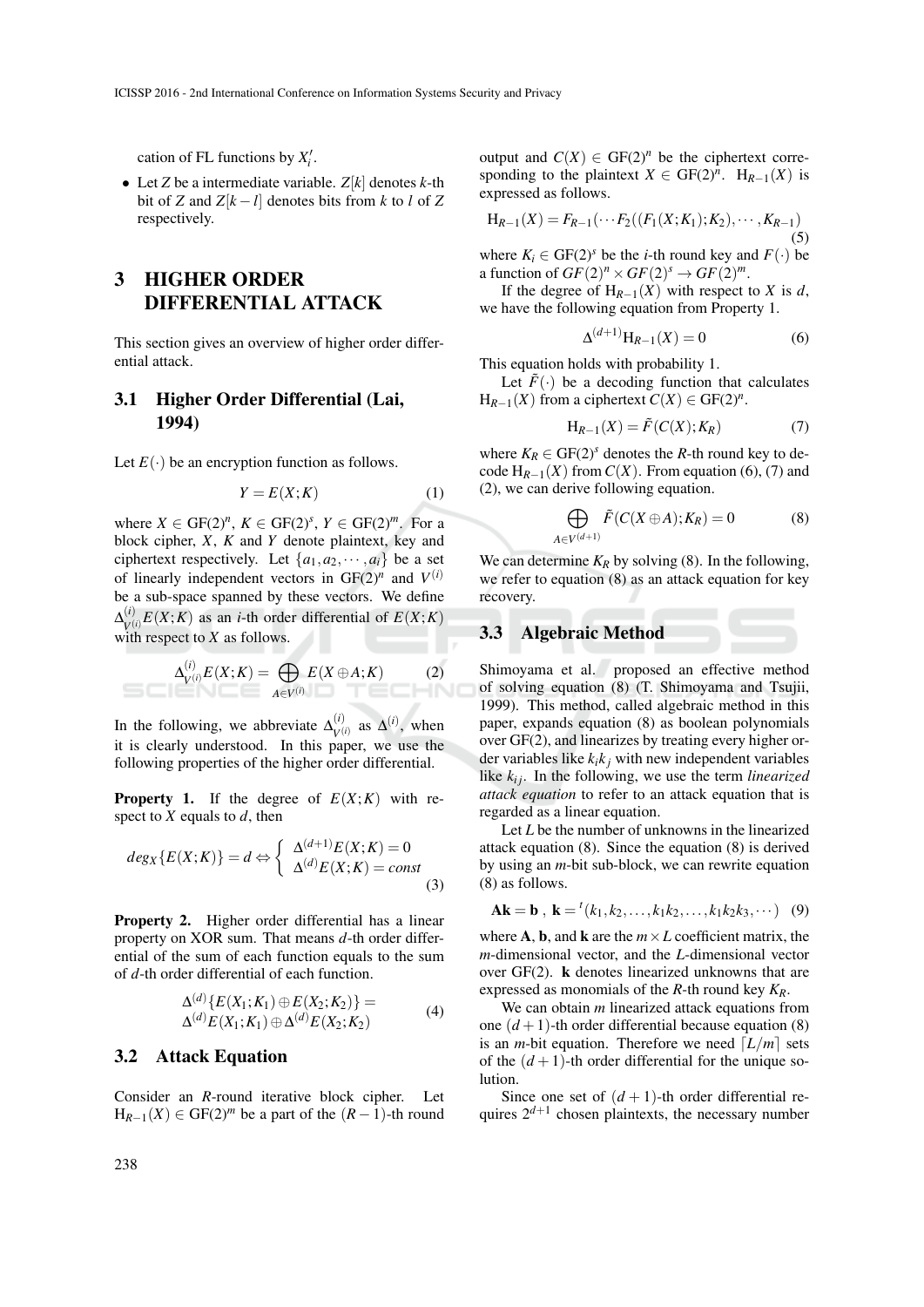of plaintexts *D* for the determination of a key is estimated as

$$
D = 2^{d+1} \times \left\lceil \frac{L}{m} \right\rceil \tag{10}
$$

If we use the same technique shown in (T. Shimoyama and Tsujii, 1999), equation (9) requires  $2^{d+1} \times (L+1)$ times of  $F(\cdot)$  calculations. Since we have to prepare  $[L/m]$  sets of  $(d+1)$ -th order differentials to determine **k**, the computational cost<sup>2</sup> is estimated as

$$
T = 2^{d+1} \times (L+1) \times \left\lceil \frac{L}{m} \right\rceil \tag{11}
$$

Hatano et. al. proposed the optimization for algebraic method by analyzing the number of independent unknowns  $l \leq L$ ) in equation (8) (Y. Hatano and Kaneko, 2004). If we can analyze the number of independent unknowns  $l(\leq L)$  in equation (8), the  $\lceil l/m \rceil \times l$  coefficient matrix  $\mathbf{A}_{op}$  and the  $\lceil l/m \rceil$ dimensional vector  $\mathbf{b}_{op}$  is sufficient for solving the linearized attack equation.

# 4 HIGHER ORDER DIFFERENTIALS FOR REDUCED ROUND MISTY1

This section explains the previous results of higher order differential characteristic of MISTY1 and illustrates new higher order differential characteristics which we discovered. Here,  $\alpha$  and  $\beta$  denote fixed and variable sub-block respectively. For example, 64-bit variable *Y* consisting of a 3-bit variables *a*-th, *b*-th, and *c*-th bit of sub-block  $β$  (0 <  $a, b, c \leq 63$ ,  $a \neq b \neq c$  can be denoted as  $Y =$  ${Y[i] \in \alpha, Y[j] \in \beta \mid i \neq j, j = a, b, c, a \neq b \neq c}.$  A 3-rd order differential of intermediate variable *Z*[*k*−*l*] by using *Y* can be denoted as

$$
Y = \{ Y[i] \in \alpha, Y[j] \in \beta | i \neq j, j = a, b, c, a \neq b \neq c \}
$$
  

$$
\Delta_{V^{(3)}}^{(3)} Z[k - l]
$$

(12) where  $0 \le i, j, k, l \le 63$  and  $V^{(3)}$  is a subspace based on variable sub-block *Y*[ *j*].

#### 4.1 Previous Results

Hatano et. al. proposed 14-th order differential of 3-round MISTY1 with FL functions (Y. Hatano and

Kaneko, 2004).

$$
P = \{P[i] \in \alpha, P[j] \in \beta \mid i \neq j, 0 \le j \le 6, 16 \le j \le 22\}
$$
  

$$
\Delta_{V^{(14)}}^{(14)} X_4 [63 - 57] = 0
$$
 (13)

where  $V^{(14)}$  is the subspace based on variable subblock  $P[22-16,6-0]$ .

Tsunoo et. al. proposed 46-th order differential which was a 1-round extension of the 14-th order differential to the direction to plaintext. Due to the Feistel structure of MISTY1, the 3-round 14-th order differential can be extended to a 4-round 46-th order differential by taking all the  $2^{32}$  possible values in the previous round. Thus, the following theorem could be derived.

Theorem. For four consecutive rounds of MISTY1 with FL functions that starts at 1-st round, the following equation independently holds under any fixed value of the key, constant value of the *P*[*i*] (39  $\le i \le 47$ , 55  $\le i \le 63$ ) and *V*<sup>(46)</sup> is the subspace based on variable sub-block $P_R$ ,  $P[j]$  $(32 \leq j \leq 38, 48 \leq j \leq 54).$ 

$$
P = \{P[i] \in \alpha, P[j], P_R \in \beta \mid 39 \le i \le 47, 55 \le i \le 63, 32 \le j \le 38, 48 \le j \le 54\} \qquad (14)
$$
  

$$
\Delta_{V^{(46)}}^{(46)} X_5[63 - 57] = 0
$$

## 4.2 New Higher Order Differentials for MISTY1

In this subsection, we describe the new higher order differential characteristics for MISTY1 which were discovered by computer experiment.

46-th Order Differential Characteristic. We implemented 46-th order differential described in equation (14) on a computer which mounts Graphics Processing Unit (GPU) co-processors and found the following 46-th order differential characteristic.

$$
\Delta_{V^{(46)}}^{(46)} X_5[63 - 48] = 0 \tag{15}
$$

Although we verified equation (15) with 10 different keys and fixed sub-blocks, equation (15) always held. Since the provability of 10 sets 16-bit random variables incidentally becomes 0 is  $2^{-160}$ , we don't think equation (15) accidentally holds.

38-th Order Differential Characteristic. We gradually reduced the order of differentials in equation (15) and discovered the new higher order

<sup>&</sup>lt;sup>2</sup>This computational cost ignores the complexity of solving linearized attack equation, because the computational cost is negligible as long as coefficient matrix size is small.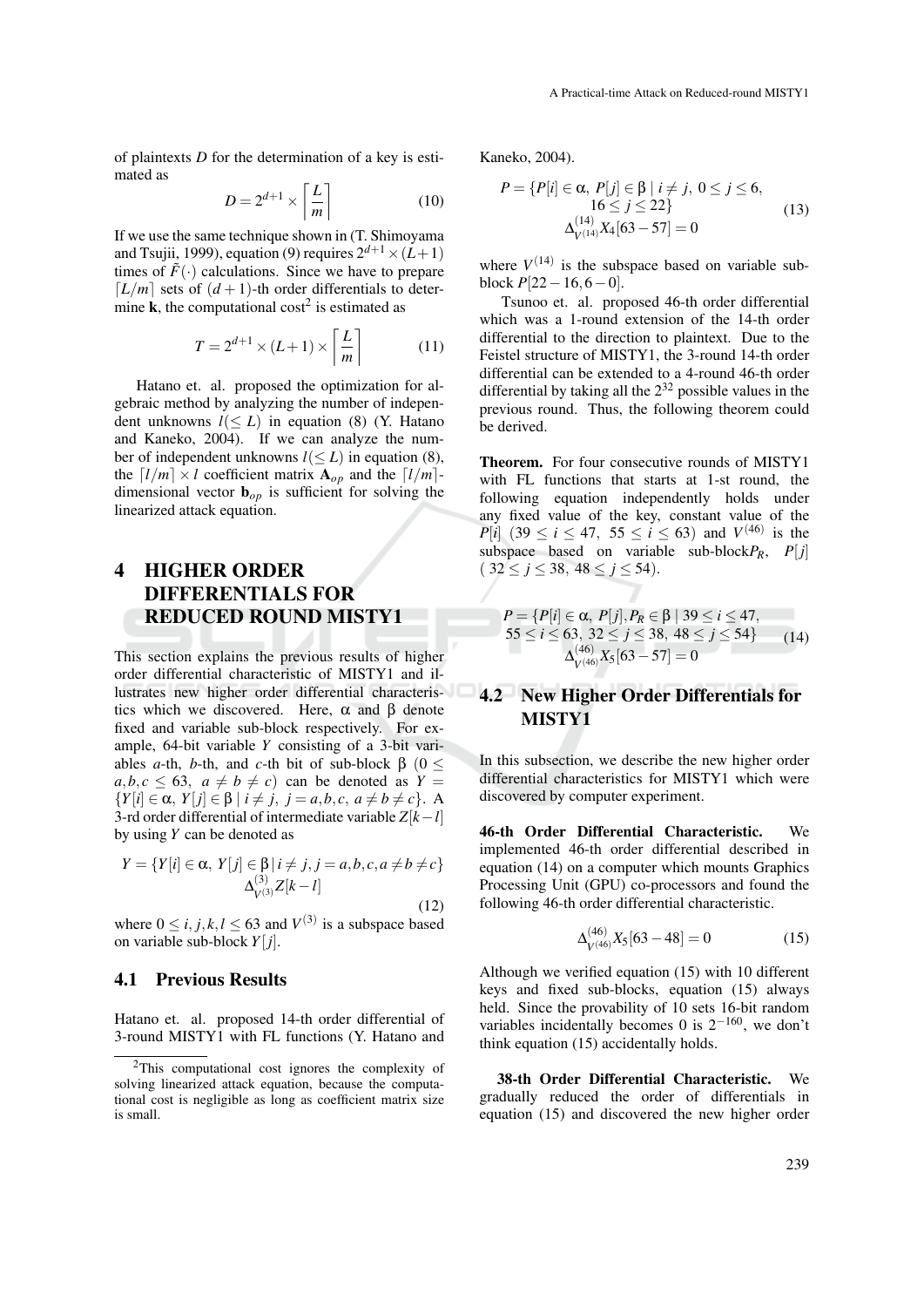



Figure 2: A new 38th order differential of MISTY1. *A*∈*V*

differential characteristics as follows.

$$
P = \{P[i] \in \alpha, P[j,k], P_R \in \beta \mid i \neq j, i \neq k 32 \le i \le 63, j = k + 16, k = h_1, h_2, h_3 \ (32 \le h_1 < h_2 < h_3 \le 38)\} \tag{16}
$$
\n
$$
\Delta_{V^{(38)}}^{(38)} X_5[63 - 57] = 0
$$

where  $h_1$ ,  $h_2$  and  $h_3$  are bit patterns of variable sub-block. The variations of 38-th order differential illustrated in equation (16) exist  $\binom{7}{3}$ =35 patterns.

Other Characteristics. We searched for the new higher order differential characteristics on 3-round, 4 round and 5-round MISTY1 respectively. The results are presented in Table 3.

# 5 38-TH ORDER DIFFERENTIAL ATTACK ON REDUCED ROUND MISTY1

In this section we apply 38-th order differential characteristic to attack 6-round MISTY1 with 4 FL layers.

Table 3: The results of higher order differential characteristics on MISTY1.

*We abbreviate*  $\Delta_{\rm M}^{(i)}$  $V(V_i)X_4[63-57] = 0$  (*i* = 7, 14) *as*  $X_4[63-57] = 0$ *in the table. This abbreviation is same other characteristics. The symbol 'N*/*A' means that we couldn't find a higher order differential characteristic which satisfied*  $\Delta_{i,j}^{(i)}$ 

 $V(V_i)$   $X_4$ [63 – 41] = 0  $(1 \le i \le 31)$ . (\*1) is discovered by Hatano (Y. Hatano and *Kaneko, 2004). (\*2)is discovered by Tanaka (H. Tanaka and Kaneko, 1999). (\*3)is discovered by Igarashi (Igarashi and Kaneko, 2008).*

| Rounds |             | <i>i</i> -th order diff. | Output         |
|--------|-------------|--------------------------|----------------|
|        | FL          | without FL               |                |
| 3      | $14^{(*1)}$ | $7^{(\overline{*2})}$    | $X_4[63-57]=0$ |
| 3      | 18          | 10                       | $X_4[63-48]=0$ |
| 3      | N/A         | 26                       | $X_4[63-41]=0$ |
| 3      | 32          | 31                       | $X_4[63-32]=0$ |
| 4      | 38          | $32^{(*3)}$              | $X_5[63-57]=0$ |
|        | 44          | 36                       | $X_5[63-48]=0$ |
|        | 50          | 47                       | $X_5[63-41]=0$ |
|        |             | 48                       | $X_5[63-32]=0$ |
| 5      |             | $\sim$ 53                | <b>Unknown</b> |

We estimate the complexity for an attack by means of same procedure described in (Y. Tsunoo and Kawabata, 2008). Using the chosen plaintext denoted in equation (16), we have the following attack equation by assuming  $KL_{52}[15-9] = 0x7f$ . (See figure 3.)

$$
\bigoplus_{i \in V^{(38)}} \{ FO_6(X_6[63-32]; KO_{61}, KO_{62})[31-25] \oplus FL_7^{-1}(C_L(X \oplus A); KL_{72})[31-25] \} = 0, X_6[63-32] = FL_8^{-1}(C_R(X \oplus A); KL_{81}, KL_{82})
$$

where *FL*−<sup>1</sup> means an inverse function of FL. We divide the attack equation into seven kinds of 1-bit attack equations in order to increase the success probability. Assuming  $KL_{52}[15 - 9] = 0x7f$ , the seven kinds of 1-bit attack equations are written as

$$
\bigoplus_{A \in V^{(38)}} \{ FO_6(X_6[63-32]; KO_{61}, KO_{62})[i] \oplus \newline FL_7^{-1}(C_L(X \oplus A); KL_{72})[i] \} = 0, X_6[63-32] = FL_8^{-1}(C_R(X \oplus A); KL_{81}, KL_{82}) \tag{17}
$$

where  $25 \le i \le 31$ . Each 1-bit attack equation holds with probability  $2^{-1}$ . Using those equations, we can determine the key with probability  $1 - 2^{-7}$ , which means  $KL_{52}[15 - 9] \neq 0x00$ . Otherwise we can determine  $KL_{52}[15-9] = 0x00$ .

After linearization of the attack equation which consists of 7-bits width, we obtain the total number of unknown variables  $L = 1665$  in a system of linear equations. If any of the unknown variables have linear sum relations, the complexity for attack can be reduced. In this paper, we chose independent un-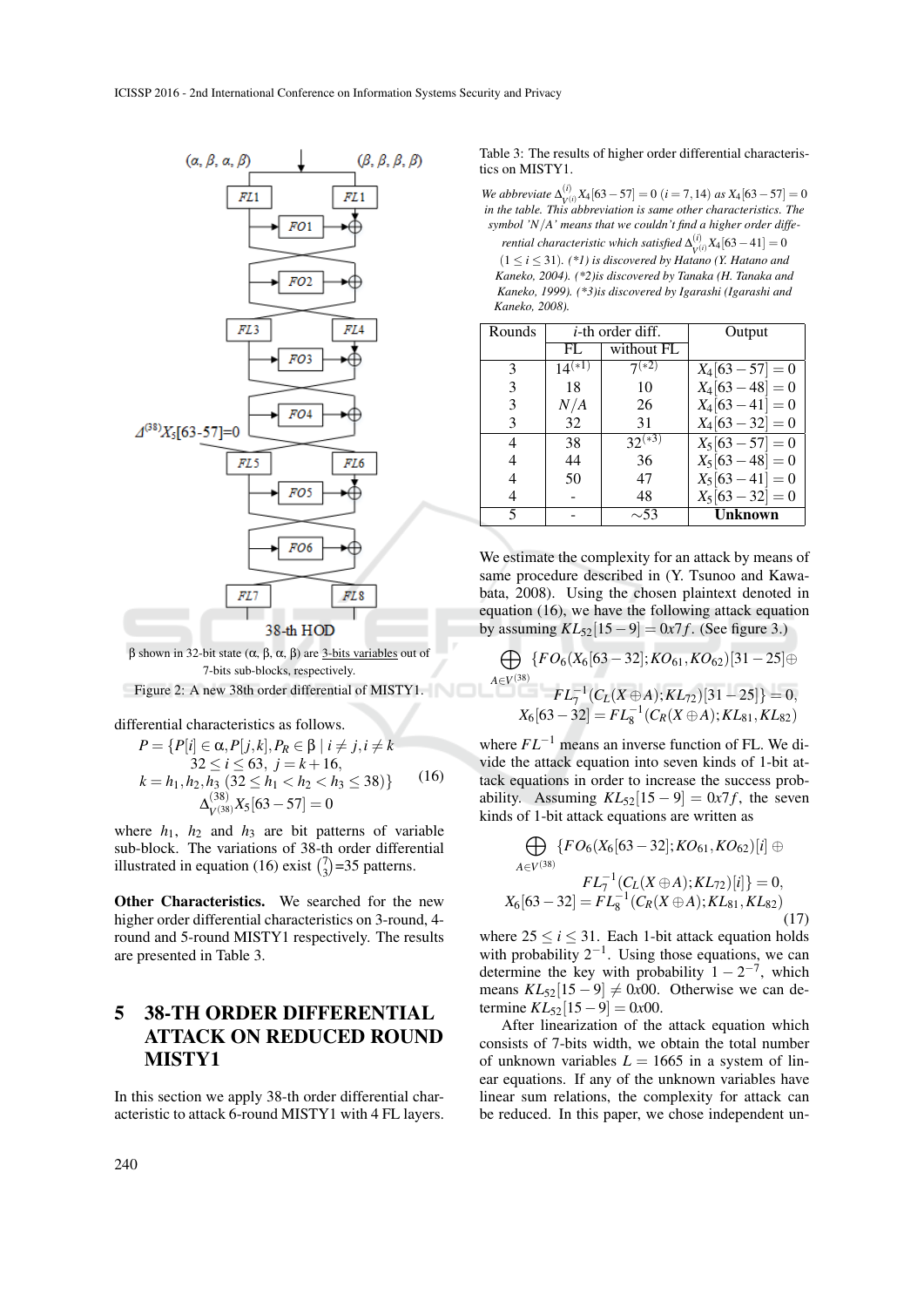

Figure 3: An attack on 6-round MISTY1 by using 38-th order differential.

known variables<sup>3</sup>  $l = 189$  as worst-case. Because every linearized attack equation was derived by 1-bit key *KL*52[*i*] assumption, additional 10 linear equations are needed to remove all false keys. From equation (10), the necessary number of chosen plaintexts *D* is estimated as

$$
D = 2^{38} \times \left\lceil \frac{189 + 10}{m} \right\rceil
$$

where  $m = 1$  since the attack solves equation (17) for each bit. Namely,  $D = 2^{38} \times 199 \approx 2^{45.7}$ . Here, we can reduce the number of plaintexts *D* as follows. Let us consider a 43-rd order differential denoted equation (18).

$$
P = \{P[i] \in \alpha, P[j, k, l], P_R \in \beta | i \neq j, k, l, j = k + 16 \}
$$
  
\n
$$
k = h_1, \sim, h_5 (32 \le h_1 < h_2 < h_3 < h_4 < h_5 \le 38)
$$
  
\n
$$
l = h_6 (32 \le h_6 \le 38, \text{ or } 48 \le h_6 \le 54)
$$
\n(18)

A 43-rd order differential described in equation (18) can be used to construct  $2^5 \times {5 \choose 3} = 320$  sets of 38-th order differential. The explanation is as follows. The combination of choosing variable bit sub-blocks of 38-th order differential in equation (18) is  $\binom{5}{3}$ , because we have to choose 3-bits from  $(h_1, \sim, h_5)$  as variable bit sub-blocks. When we regard one set of 43-rd order differential as some sets of 38-th order differential, the number of fixed bit sub-blocks in 43 rd order differential is five. 5-bits pattern includes  $2<sup>5</sup>$ possible values. Thus, a 43-rd order differential illustrated in equation (18) generates  $2^5 \times {5 \choose 3} = 320 > 199$ sets of 38-th order differential. Therefore, the necessary number of chosen plaintexts *D* for key recovery is estimated as  $2^{43}$ .

Now, we consider the time complexity for this attack. The necessary computational cost for an attack can be estimated as sum of the following 2-steps.

1. Preparation of ciphertexts

#### 2. Key recovery

The time complexity for a preparation of ciphertexts  $T_C$  is estimated as  $2^{43}$  6-round MISTY1 encryptions. From equation (11), the complexity for key recovery is estimated as follows.

$$
T_M = 2^{38} \times (1665 + 1) \times \left[ \frac{189 + 10}{1} \right]
$$

We can reduce the complexity by using a modulo 2 frequency distribution table. This table counts ciphertext values appearing an odd number of times since performing an XOR operation on the same value an even number of times results in a value of 0. We prepare 2 kinds of tables whose size are  $2^{18}$  with respect to 18-bits  $C_L$ [32 – 23, 15 – 7] for 2 S9-boxes and  $2^{14}$ with respect to 14-bits  $C_L[22 - 16, 6 - 0]$  for 2 S7boxes respectively. The cost for generating these tables is

$$
T_t = 2^{38} \times 2 \times 199
$$

table look-ups. If the computational cost for one table look-up equals to the cost for a S7, S9 look-up, *T<sup>t</sup>* is estimated as

$$
T_t = \frac{2^{38} \times 2 \times 199}{6 \times 9} \approx 2^{40.9}
$$

encryptions because 6-round MISTY1 has  $6 \times 9$  Sboxes. The computational cost from equation (11) by using these tables is estimated as

$$
T'_{M} = (2 \times 2^{18} + 2 \times 2^{14}) \times (1665 + 1) \times \left[ \frac{189 + 10}{1} \right]
$$
  

$$
\approx 2^{37.5}
$$

S-box look-ups.  $T'_M$  is estimated as  $\frac{2^{37.5}}{6 \times 9} \approx 2^{31.8}$  encryptions. The complexity for solving a system of equations resulting from linearization is negligible. The overall time complexity *T* is estimated as

$$
T = T_C + T_t + T'_M = 2^{43} + 2^{40.9} + 2^{31.8} \approx 2^{43.31}
$$

times of 6-round MISTY1 encryptions. The time complexity *T* is dominated by the encryption of plaintexts.

<sup>&</sup>lt;sup>3</sup>It should be noted that the number of independent unknown variables depends on the exact bit in attack equation. See (Y. Tsunoo and Kawabata, 2008) in detail.